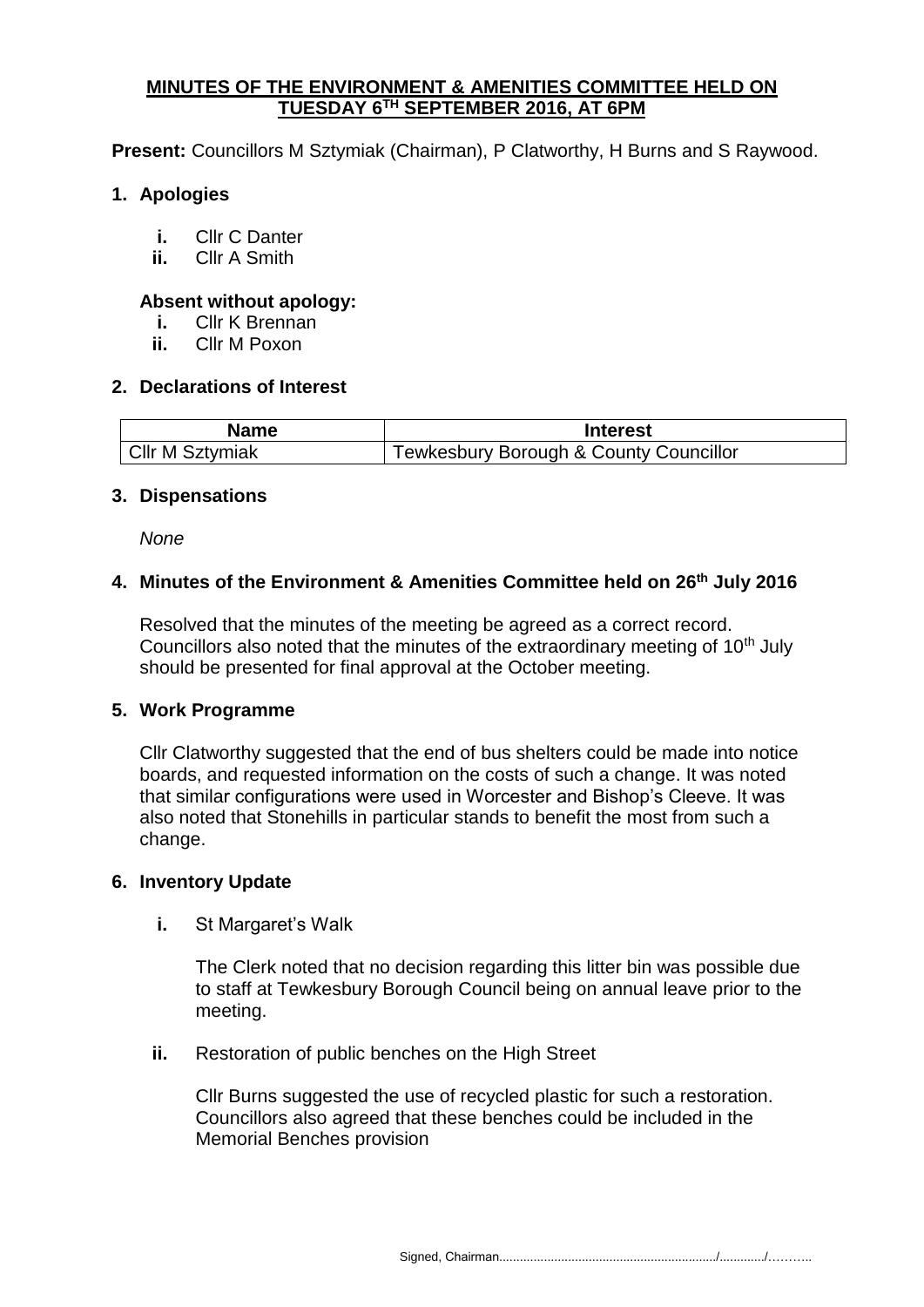### **7. Requests for memorial benches and adoption of policy, procedure and location information for future requests**

Clerk to create a report on location, costs, style, and maintenance requirement for councillor approval at the next meeting.

# **8. Play Areas updates from Town Clerk**

**i.** Warwick Place

Cllr Sztymiak and Cllr Raywood attended the Heart of Priors Park open day at which there was a good turnout of around 100 people. They are currently awaiting the residents survey in relation to Warwick Place Park and this will be presented at the next committee meeting.

**ii.** Mitton

The Clerk updated the committee regarding the ongoing works at Mitton Park and noted recent posts on social media informing the public of this. The work has been delayed by 2 weeks due to a lack of information of services below the ground.

#### **iii.** Derek Graham

The Clerk informed councillors that the tyre seat swing needs replacing, and presented an illustration of the part with a possible cost of £200-500. The committee instructed the Clerk to ask TBC contractors to replace the missing part and bill TTC.

### **9. Emergency Plan Update**

It was noted that the emergency plan's contents are confidential and that Cllr Sztymiak would review the folder to confirm its accuracy. The committee also asked for keys to the bunkers to be made available alongside the plan.

### **10. Budget Position Update**

The Clerk delivered an update on the budget position for the Environment & Amenities cost centre which was received and noted by councillors.

### **11. Proposal for extended work experience placement with TTC**

Councillors noted a proposal for a work experience placement from Bredon School. This was accepted and the Clerk was asked to ensure that a review process is in place.

### **12. Holiday cover for toilet cleaning**

Councillors noted the hours required to be covered by a temporary toilet cleaner. Clerk to ask Cleanspace for a quote. Consideration is to be given to transferring the cleaners to the maintenance contract so that holiday cover would be managed by them in future.